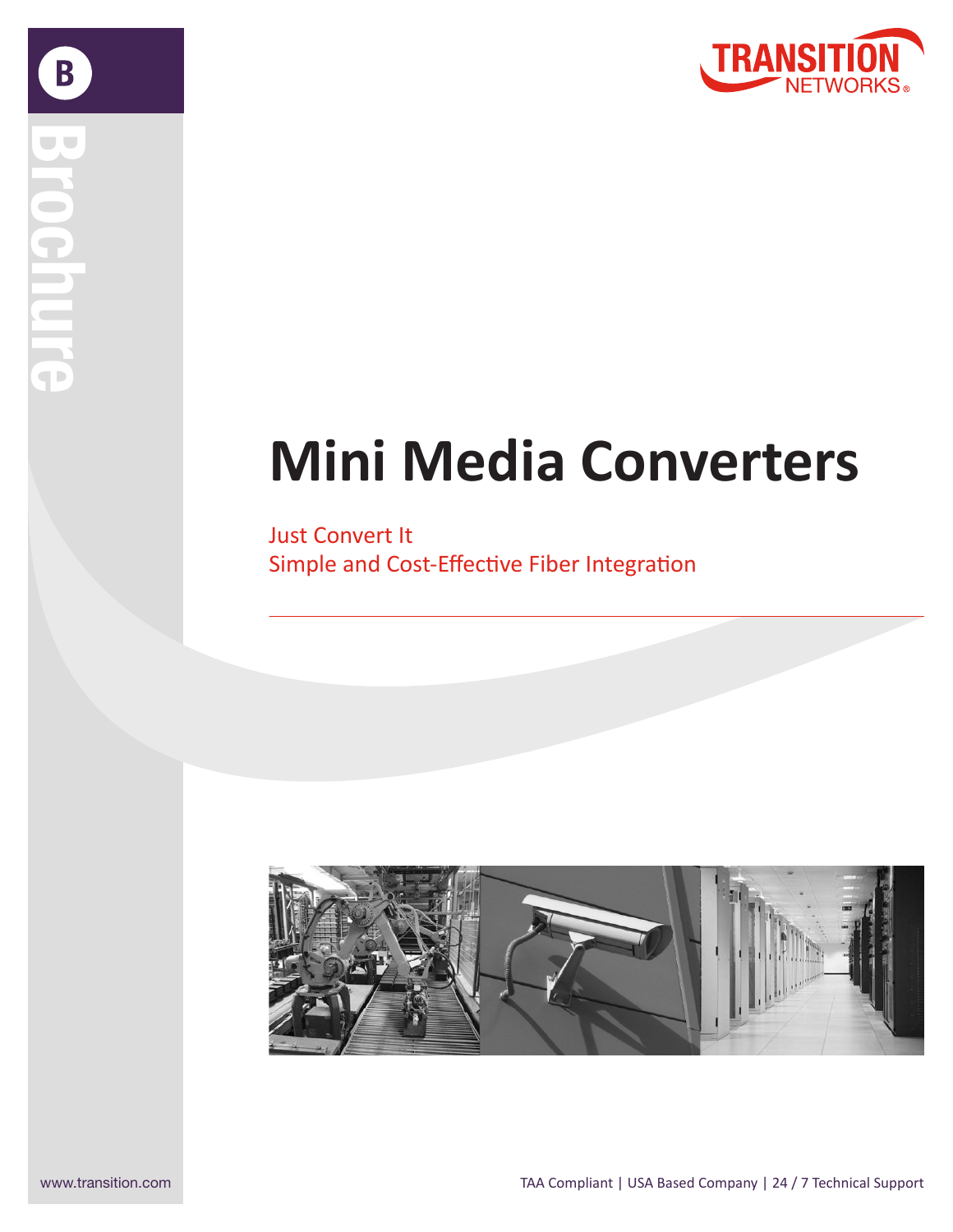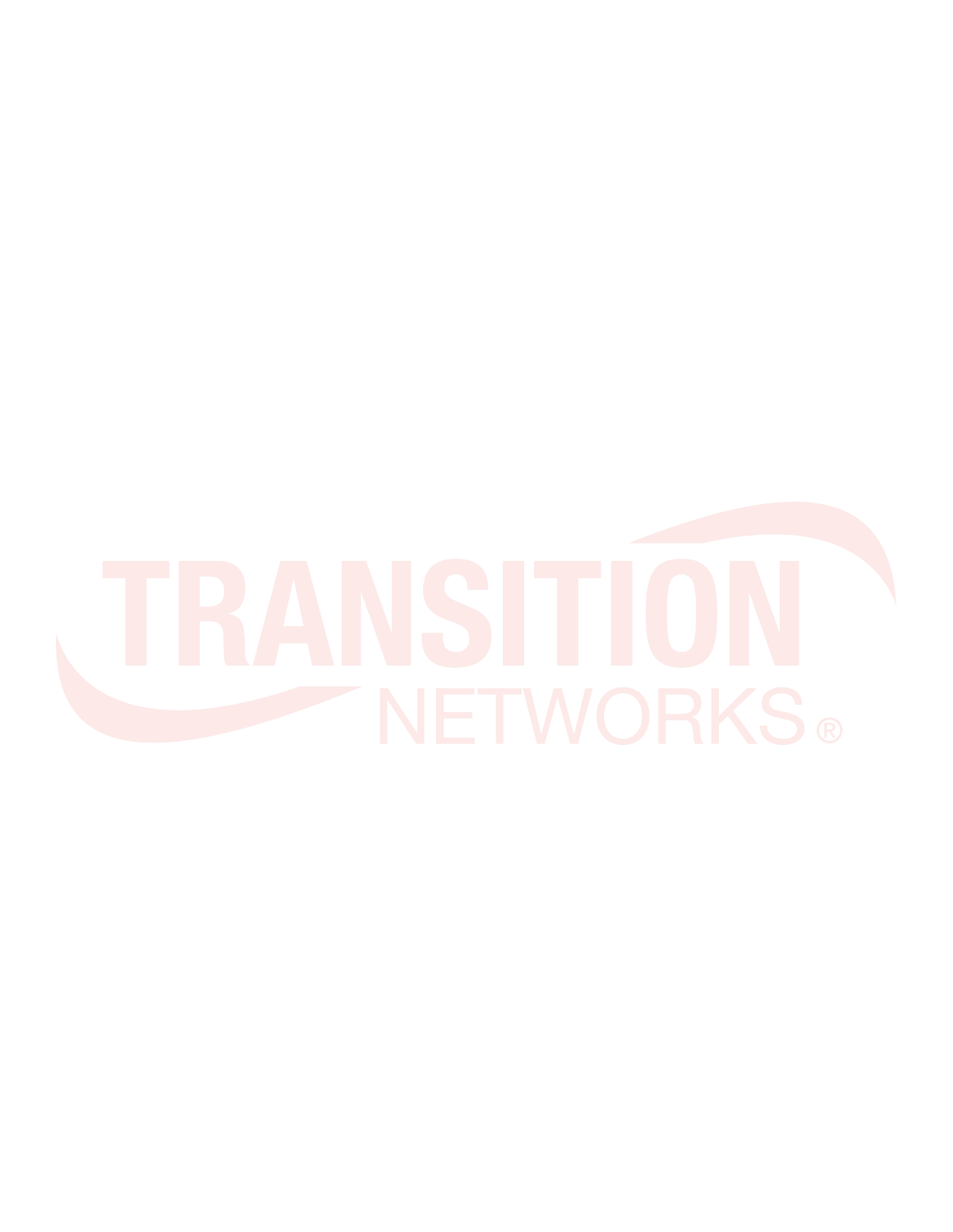



### *Just Convert It* **with Mini Media Converters**

#### **Overview**

Miniature Media Converters provide simple and cost-effective integration of copper and fiber equipment in an infrastructure where basic conversion between disparate media types is needed. The compact design and basic features make them ideal for applications where physical space is limited and advanced network management is not required. Transition Networks' Mini Media Converters are the perfect solution for situations where, in order to extend your network, you need to "Just Convert It".

Media conversion technology allows for the integration of fiber optic cabling into environments with copper-based equipment. As an alternative to replacing legacy equipment, media converters provide a quick, inexpensive method for connecting new or existing fiber to copper-based networking devices. Media conversion is ideal for remote ports at the network edge, and media converters can be deployed back-to-back over fiber or as single stand-alone units. Transition Networks offers a variety of Mini Media Converters with various fiber interfaces and RJ-45 connections to accommodate copper networking devices within Fast Ethernet and Gigabit Ethernet networks. They are simple to install, requiring no special configuration or setting of dip-switches — just plug, play, and walk away. Mini Media Converters can be easily deployed in locations where space is at a premium or even placed inside enclosures alongside security cameras or other remote equipment.

#### **Benefits**

- Cost Savings
	- Reduce capital expenditures by affordably integrating fiber infrastructure and legacy copper equipment
- **Flexibility** 
	- The compact design is ideal for locations with space constraints and various fiber interface options accommodate almost any network environment
- Scalability
	- Stand-alone units accommodate individual applications and a rack-mount chassis is available to accommodate higher density or future growth
- **Economical**
- Pay only for the product features required to meet your specific network needs
- Simple to Install
	- Plug-and-play design requires no special configuration



TAA Compliant | USA Based Company | 24 / 7 Technical Support 1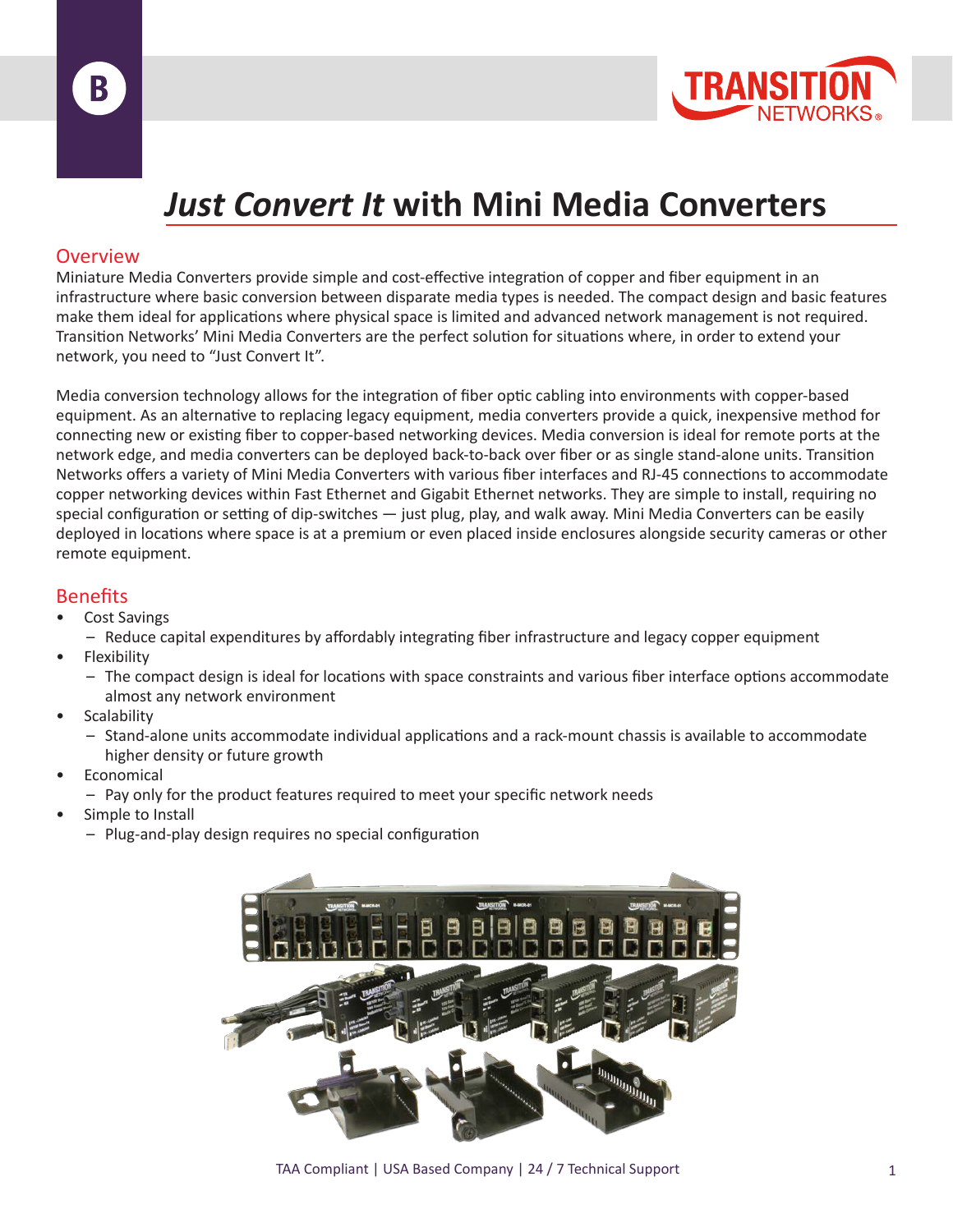### **Layer 1 & Layer 2 Media Converters**

Transition Networks' Mini Media Converter solutions are designed for low-cost, basic copper-to-fiber media conversion. The converters are provided in a fixed configuration, designed for simple plug-and-play deployment when you need to "Just Convert It". These basic devices are available in two formats, categorized as Layer 1 or Layer 2 media converters. The layers refer to the functions of the converters in relationship to the Open Systems Interconnection (OSI) model. The goal of the OSI reference model is to define standards and promote interoperability between various manufacturers of networking equipment. Both Layer 1 and Layer 2 media converters support unique and purposeful functions that will improve a network's performance when used in specific applications.

#### Layer 1

Layer 1 media converters are ideal for applications where quick throughput and low latency are top priorities. Networks in data centers and financial institutions are good examples of these applications since these networks require immediate processing of data with little to no delay. Layer 1 converters operate at the Physical Layer, which defines how data is transmitted and received over the physical cabling. These media converters act similarly to networking cables since whatever data is received on one port is immediately transmitted out the other port at wire speed without any packet inspection, resulting in high throughput. Another benefit of forgoing packet inspection is that there are no limits to the size of the frames that will be transmitted through the converter. This ensures VLAN tags will not be dropped and that Jumbo frames can be transmitted across the network. Layer 1 media converters usually support a single speed network, such as Gigabit Ethernet (also known as 1000Mbps). Even though only one speed is supported, the copper port of the media converter provides features like Auto-Negotiation, which allows it to negotiate and link with the multispeed (10/100/1000) ports on end devices like Ethernet switches and network interface cards (NICs) in PC workstations.

#### Highlights of Layer 1 Conversion

- Physical Layer conversion
- High throughput, low latency
- Transfers data at wire speed
- Will auto-negotiate links with multi-speed 10/100/1000 ports
- No frame size limitation
- Generally less expensive
- Common Applications:
	- Data Centers
	- Financial Institutions
	- Big Data Analytics



\*Various fiber cabling options supported. See Ordering Information for fiber types and transmission distances.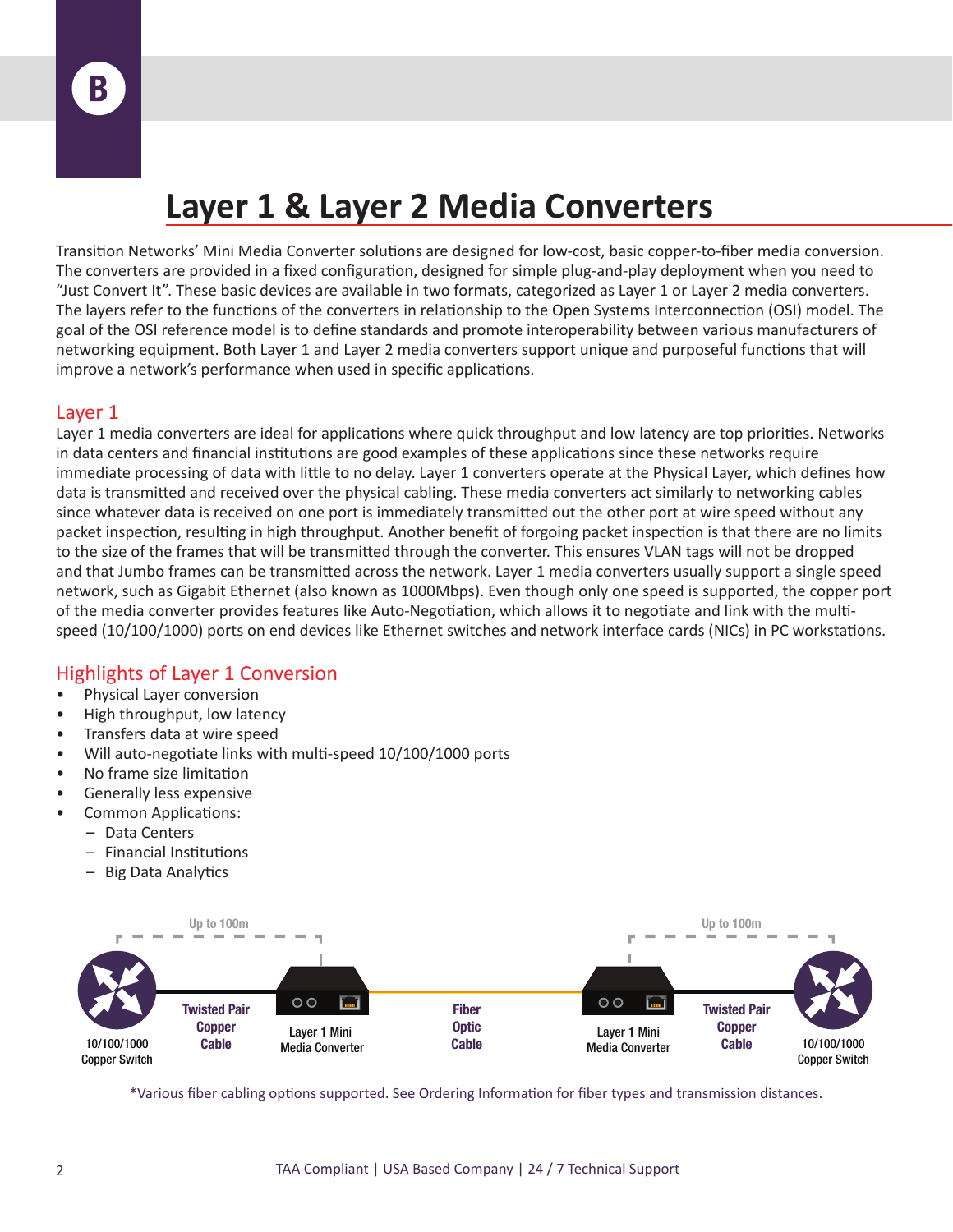

#### Layer 2

Layer 2 media converters are ideal for introducing new technologies into legacy networks. These applications could include connecting slower 10/100 Ethernet networks to faster 10/100/1000 networks or connecting legacy half-duplex networks to more modern full-duplex networks. This type of conversion is often needed in enterprise, manufacturing, and government agency networks. Layer 2 converters operate at the Data Link Layer, which is responsible for node-tonode data transfer. At this layer, packets are held in buffer memory and packet inspection takes place to examine Media Access Control (MAC) addresses in order to make data forwarding decisions based on source and destination addresses. While full-duplex Layer 2 switches greatly reduce network congestion when compared to half-duplex Layer 1 hubs, Layer 2 media converters will add network latency while verifying source and destination addresses. Layer 2 media converters support multiple speeds on the copper port, such as 10/100/1000. Since they are capable of connecting two networks of different speeds, Layer 2 media converters are often called Rate Converters. Because Layer 2 media converters provide additional functionality similarly to an Ethernet switch, they generally cost slightly more than Layer 1 converters.

#### Highlights of Layer 2 Conversion

- Data Link Layer conversion
- Speed/rate conversion (may increase latency)
- Facilitate the connection of a 10/100 network to a Gigabit backbone
- Used to deploy new technologies into legacy networks
- Performs packet inspection prior to forwarding traffic; forwards data based on MAC addresses; may have frame size limitations
- Added functionality generally increases price over Layer 1 conversion products
- Common Applications:
	- Enterprise Networks
	- Manufacturing Environments
	- Government Agencies



\*Various fiber cabling options supported. See Ordering Information for fiber types and transmission distances.

Transition Networks offers Mini Media Converters for both Layer 1 and Layer 2 applications. Each type of converter serves specific purposes, so it is important to understand the goals of your network in order to choose a media converter that best meets your needs. Transition Networks has expert consultants available to assist with specific network design requirements and media converter selection.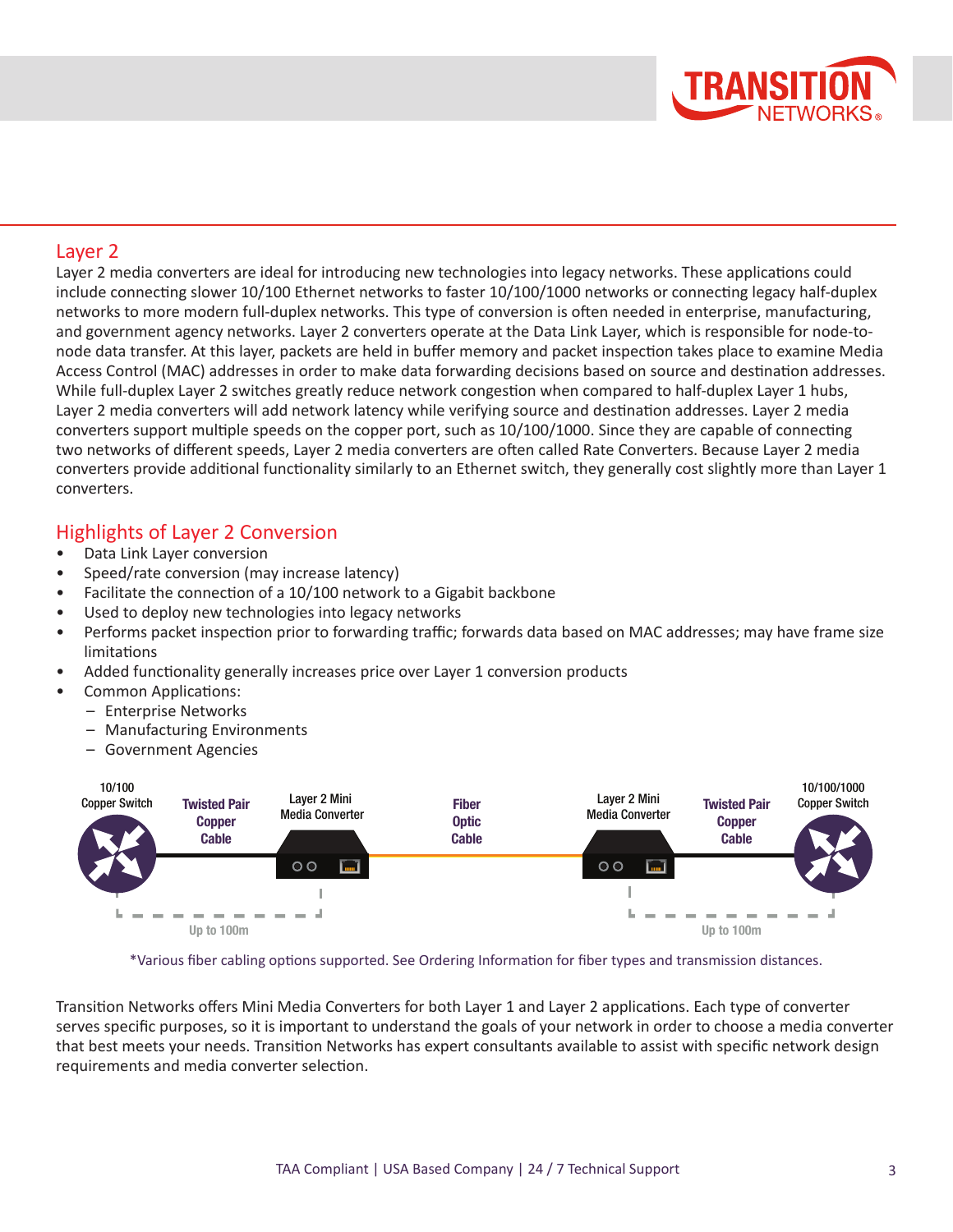### **Environmental Considerations**

Another important consideration is the environment in which media conversion takes place. Unique environments, such as those with extreme temperatures, high shock or vibration environments, or hazardous locations, may require media converters specifically designed to withstand the environment.

#### Enterprise-Rated Products

Most enterprises that need to integrate fiber cabling into their networks have climate-controlled environments in which standard products will operate effectively. However, at the edge of enterprise networks, space constraints are often an issue. The small size of Enterprise-Rated Mini Media Converters addresses this problem by offering a cost-effective and space-saving solution for integrating fiber optic cabling within the enterprise network.

#### Extended Temperature-Rated Products

Certain environments, such as factory floors or outdoor enclosures, may experience a wide range of temperatures and therefore require specially designed products that can withstand those environments. Transition Networks' "Hardened" or Extended Temperature-Rated Mini Media Converters provide a cost-effective method for integrating fiber optic cabling into twisted pair Ethernet networks in environments with temperature ranges between -40°C and +75°C.

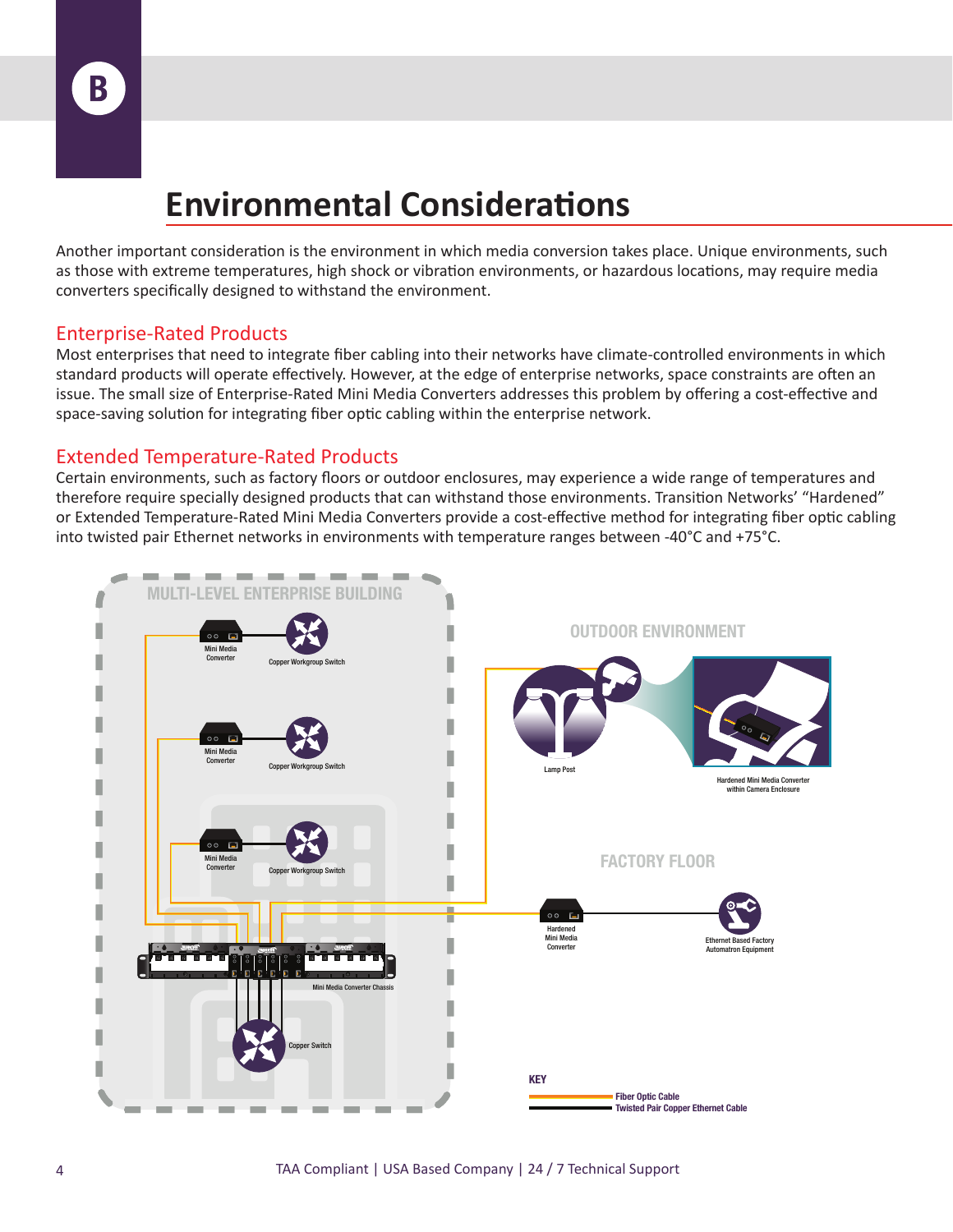

## **Ordering Information**

| <b>Product</b>                | <b>Description</b>           | <b>Hardened</b> | <b>Powered Device</b> |  |
|-------------------------------|------------------------------|-----------------|-----------------------|--|
| Layer 1 Mini Media Converters |                              |                 |                       |  |
| <b>Fast Ethernet</b>          |                              |                 |                       |  |
| M/E-TX Series                 | 100Base-TX to 100Base-FX     |                 |                       |  |
| <b>Gigabit Ethernet</b>       |                              |                 |                       |  |
| M/GE-T Series                 | 1000Base-T to 1000Base-SX/LX |                 |                       |  |

| Layer 2 Mini Media Converters                      |                                                            |              |   |  |
|----------------------------------------------------|------------------------------------------------------------|--------------|---|--|
| <b>Ethernet / Fast Ethernet</b>                    |                                                            |              |   |  |
| M/E-PSW Series                                     | 10/100Base-TX to 100Base-FX                                |              |   |  |
| M/E-ISW Series                                     | 10/100Base-TX to 100Base-FX                                | X            |   |  |
| <b>Ethernet / Fast Ethernet / Gigabit Ethernet</b> |                                                            |              |   |  |
| M/GE-PSW Series                                    | 10/100/1000Base-T to 1000Base-SX/LX                        |              |   |  |
| M/GE-ISW Series                                    | 10/100/1000Base-T to 1000Base-SX/LX                        | $\mathsf{X}$ |   |  |
| M/GE-ISW-SFP-01-PD                                 | 10/100/1000Base-T to 1000Base-SX/LX                        | X            | X |  |
| M/GE-xSW-SFP-01-xx-UxX<br><b>Series</b>            | Unidirectional 10/100/1000Base-T to<br>1000Base-X SFP Slot | X            | X |  |

| <b>Accessories</b>  |                                      |
|---------------------|--------------------------------------|
| <b>Mini Chassis</b> |                                      |
| M-MCR-01            | 18-Slot Mini Media Converter Chassis |

TAA Compliant | USA Based Company | 24 / 7 Technical Support 5